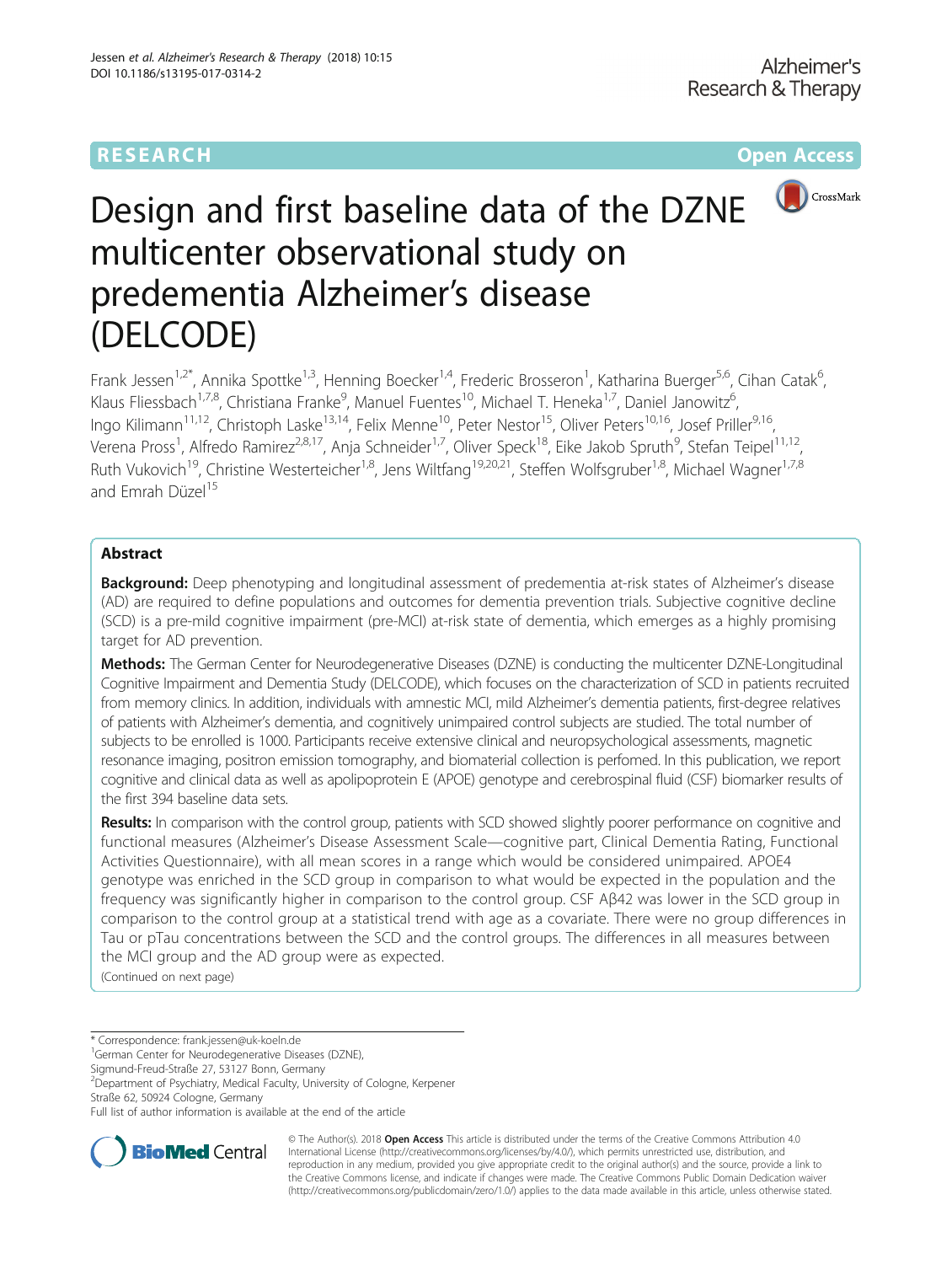#### (Continued from previous page)

**Conclusions:** The initial baseline data for DELCODE support the approach of using SCD in patients recruited through memory clinics as an enrichment strategy for late-stage preclinical AD. This is indicated by slightly lower performance in a range of measures in SCD in comparison to the control subjects as well as by enriched APOE4 frequency and lower CSF Aβ42 concentration.

Trial registration: German Clinical Trials Register [DRKS00007966.](https://www.drks.de/drks_web/setLocale_EN.do) Registered 4 May 2015.

Keywords: Alzheimer's disease, Subjective cognitive decline, Mild cognitive impairment, Longitudinal, Cerebrospinal fluid, Beta-amyloid 42, Tau, Apolipoprotein E, Magnetic resonance imaging, Positron emission tomography

#### Background

Early detection of Alzheimer's disease (AD) is crucial for the successful use of future disease-modifying therapies and for nonpharmacological interventions of secondary prevention [\[1](#page-8-0)]. Prodromal AD and mild cognitive impairment (MCI) due to AD have been established as predementia AD stages and are currently widely used as inclusion conditions in clinical trials [[2](#page-8-0)]. However, if preservation of unimpaired cognitive function is the goal, interventions need to start at even earlier stages of AD [[3](#page-8-0)]. Thus, there is a need to develop concepts for identification of individuals with AD before the clinical stages of MCI or prodromal AD are reached.

Memory services are often approached by individuals who subjectively experience decline in cognitive functioning but perform within the age, sex, and educationadjusted normal limits on standard cognitive tests. Increasing data suggest that, as a group, these individuals show slightly lower performance on challenging cognitive tasks than individuals without cognitive complaints [[4, 5\]](#page-8-0) and are at increased risk of cognitive decline and dementia [\[6\]](#page-8-0). This accounts particularly for those who have biomarker evidence for AD [\[7](#page-8-0)–[11](#page-8-0)]. In recent consensus publications, this condition has been termed subjective cognitive decline (SCD), research criteria have been proposed, and recommendations for research studies on SCD have been provided [[12](#page-8-0), [13](#page-8-0)]. Conceptually, SCD in the presence of AD pathology may indicate the stage of first subtle decline in cognitive brain function and correspond to stage 3 of preclinical AD [\[14\]](#page-8-0). At this stage, SCD reflects the individual's experience of this subtle cognitive dysfunction, which is still largely compensated [\[15](#page-8-0)].

SCD is highly attractive for future early interventions, because in these subjects brain function is largely preserved with intact compensatory processes, while at the same time individuals with SCD have complaints and seek medical help. In order to employ SCD in trials and prospectively in AD prevention, it is necessary to enhance knowledge about this condition with regard to crosssectional features and longitudinal outcomes [[13](#page-8-0), [16\]](#page-8-0).

This is the primary aim of the multicenter DZNE-Longitudinal Cognitive Impairment and Dementia Study (DELCODE), whose design and first baseline data are

reported in this paper. The DZNE (Deutsches Zentrum für neurodegenerative Erkrankungen, German Center for Neurodegenerative Diseases) is a national research institution dedicated to molecular, clinical, epidemiological, healthcare, and nursing research on neurodegenerative diseases. It has nine operational sites in Germany, of which seven collaborate with respective local university memory centers. In total, this provides a network of 10 memory clinics. The clinical research branch of the DZNE created methodological cores for clinical assessment/neuropsychology, magnetic resonance imaging (MRI), positron emission tomography (PET), and biomaterial. These cores develop and provide standard operation procedures (SOPs) and quality control for harmonized data and material acquisition and storage across all sites.

DELCODE is a longitudinal observational study, focusing on SCD in the context of AD. The study also includes individuals with MCI and mild AD as well as control subjects without subjective or objective cognitive impairment. In addition, first-degree relatives of patients with AD dementia are enrolled as an exploratory at-risk group.

The main aims of DELCODE are: the development of a refined understanding of SCD in the context of AD; establishment of prediction models and estimates of cognitive decline in SCD; investigation of the effects of risk and protective factors on cognitive decline; and development of new disease markers. Here, we present the protocol of DELCODE and the baseline characteristics of the first 400 individuals enrolled.

#### Methods

#### Overall study design

DELCODE is an observational longitudinal memory clinicbased multicenter study in Germany. The participants to be enrolled are 400 subjects with SCD, 200 MCI patients, 100 AD dementia patients, 200 control subjects without subjective or objective cognitive decline, and 100 firstdegree relatives of patients with a documented diagnosis of AD dementia. All patient groups (SCD, MCI, AD) are referrals, including self-referrals, to the participating memory centers. The control group and the relatives of AD dementia patients are recruited by standardized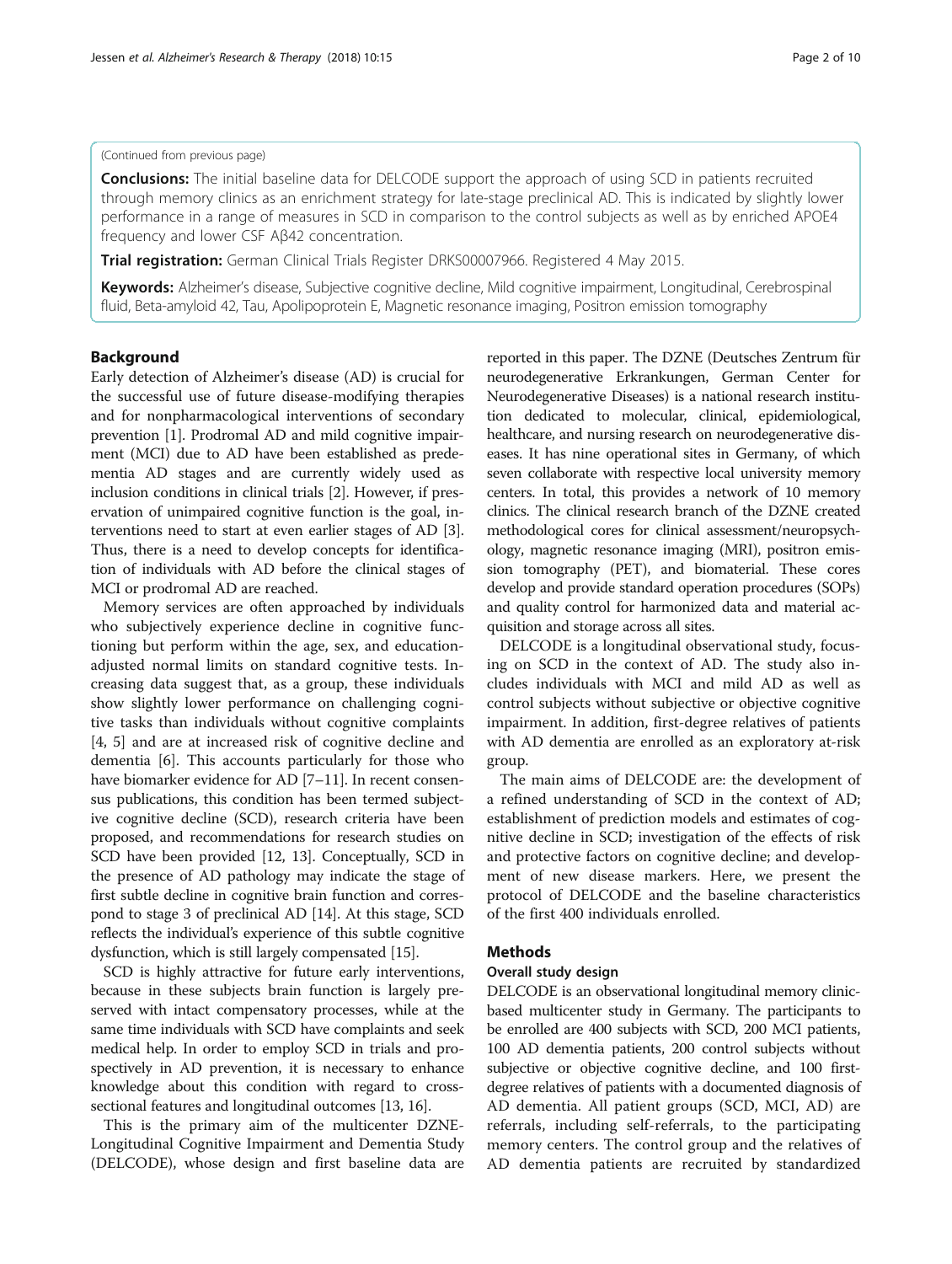public advertisement. Ten university-based memory centers are participating, all being collaborators of local DZNE sites.

The assessments within DELCODE include extended clinical and neuropsychological testing, MRI, and sampling of blood, urine, and cerebrospinal fluid (CSF). Three sites perform additional MRI on a second day. A longitudinal amyloid-PET and FDG-PET has been added with a delayed onset, for administrative reasons. Figure 1 provides an overview of the study design.

The sequence of clinical and neuropsychological examinations is harmonized across all sites. MRI and PET are scheduled according to the local conditions. The followup scheme of DELCODE is annual, with an individual follow-up time of 5 years and potential extension beyond.

All data and all biomaterial are stored centrally. All staff members at all sites underwent training in the respective methods to achieve high-quality data and material acquisition according to the SOP. The database and the sites are monitored centrally, including a query process. All local institutional review boards (IRB) and ethical committees approved the study protocol. In addition, the national radiation authority (Bundesamt für Strahlenschutz (BfS)) approved the PET study.

#### Definition of patient groups

All patient groups (SCD, MCI, AD) were assessed clinically at the respective memory centers before entering DELCODE. The assessments include medical history, psychiatric and neurological examination, neuropsychological testing, blood laboratory work-up, and routine MRI, all according to the local standards. The Consortium to Establish a Registry for Alzheimer's Disease (CERAD) neuropsychological test battery was applied at all memory centers to measure cognitive function.

German age, sex, and education-adjusted norms of the CERAD neuropsychological battery are available online ([www.memoryclinic.ch](http://www.memoryclinic.ch)). SCD was defined by the presence of subjectively reported decline in cognitive functioning with concerns as expressed to the physician of the memory center and a test performance of better than –1.5 standard deviations (SD) below the age, sex, and education-adjusted normal performance on all subtests of the CERAD neuropsychological battery. Regarding the MCI group, only individuals with amnestic MCI were included, defined by an age, sex, and education-adjusted performance below –1.5 SD on the delayed recall trial of the CERAD word-list episodic memory tests. Both patient groups (SCD, amnestic MCI) fulfill the current research criteria for SCD [[12](#page-8-0), [13](#page-8-0)] or MCI [[17](#page-8-0)], respectively. In addition, patients with mild Alzheimer's dementia [[18](#page-8-0)] and  $\geq$  18 points on the Mini-Mental -State Examination (MMSE) qualified for DEL-CODE. Note that the described procedures were all part of the clinical routine at each site and not part of DELCODE itself, but they provided the entry diagnosis of the patients for DELCODE.

The control group and the group of first-degree relatives of AD patients were recruited by identical local newspaper advertisements. In the advertisement text, individuals were explicitly sought who felt healthy and without relevant cognitive problems. All individuals who responded to the advertisement were screened by telephone with regard to SCD. The report of very subtle cognitive decline, which did not cause any concerns and was considered normal for age by the individual, was not an exclusion criterion for the control group. Further screening questions addressed other inclusion criteria and exclusion criteria (see later).

For the first-degree relatives of AD, the advertisement did not exclude those with concerns of cognitive decline.

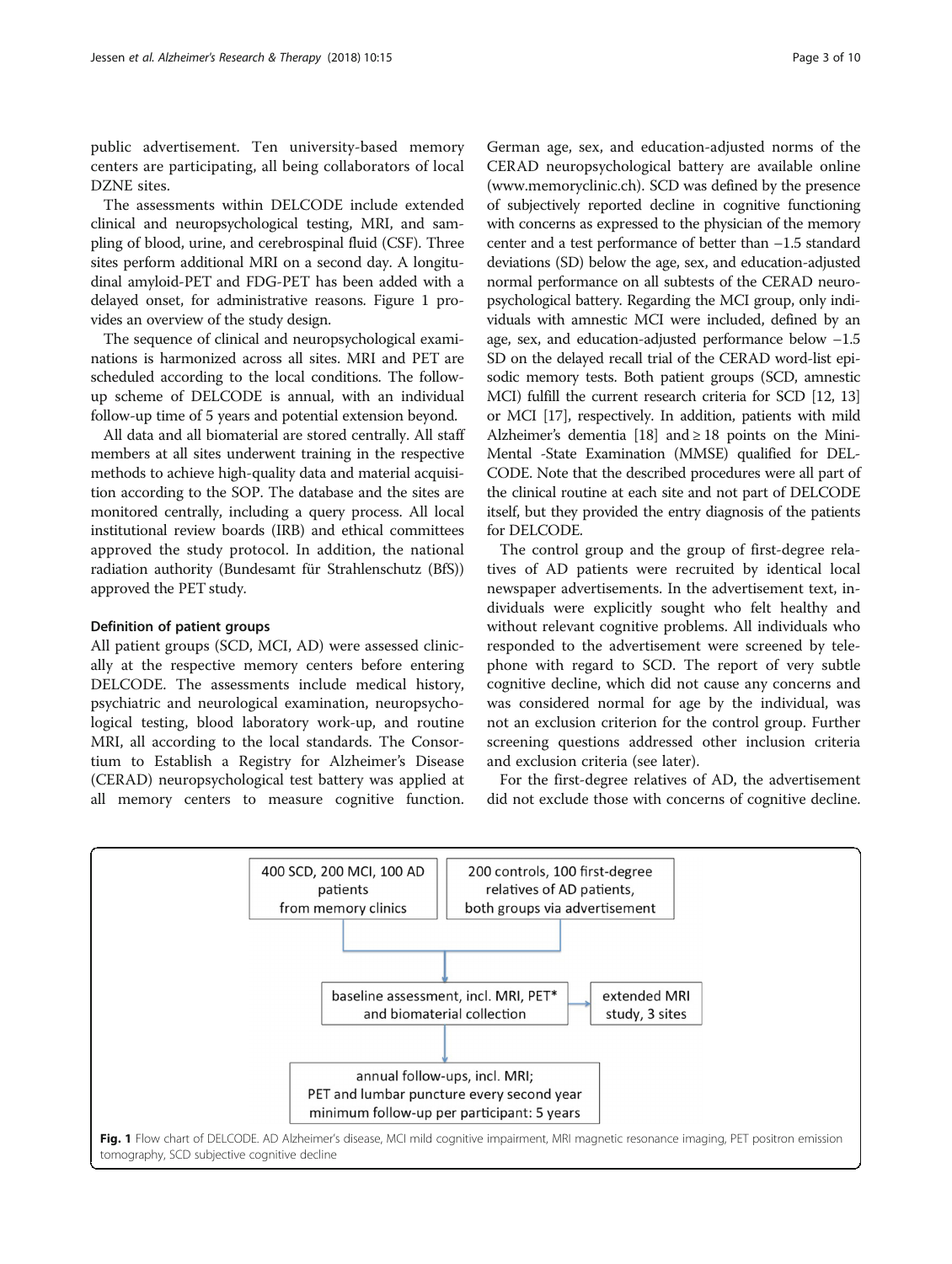AD in the relative (parent or sibling) had to be documented by medical records.

Both the control group and the group of first-degree relatives had to achieve unimpaired cognitive performance according to the same definition as the SCD group.

All participants entered DELCODE based on either their clinical diagnosis (SCD, MCI, AD) derived from the clinical work-up or their identification as a control subject or a first-degree relative according to the procedures outlined.

Additional inclusion criteria for all groups were age ≥ 60 years, fluent German language skills, capacity to provide informed consent, and presence of a study partner. The main exclusion criteria for all groups were conditions clearly interfering with participation in the study or the study procedures, including significant sensory impairment. The following medical conditions were considered exclusion criteria: current major depressive episode, major psychiatric disorders either at baseline or in the past (e.g., psychotic disorder, bipolar disorder, substance abuse), neurodegenerative disorder other than AD, vascular dementia, history of stroke with residual clinical symptoms, history of malignant disease, severe or unstable medical condition, and clinically significant abnormalities in vitamin B12. Prohibited drugs included chronic use of psychoactive compounds with sedative or anticholinergic effects, use of anti-dementia agents in SCD, amnestic MCI, and control subjects and in healthy siblings, and investigational drugs for treatment of dementia or cognitive impairment 1 month prior to entry and for the duration of the study.

All participants gave written informed consent before inclusion in the study.

#### Clinical and risk factor assessments

Within DELCODE, the clinical assessments at baseline were performed by trained study physicians. The order of examinations was fixed. All examinations were performed within 1 day and are repeated in an identical manner at the annual follow-ups.

The clinical assessments included a structured medical history, current medication, structured family history, standardized physical examination, including sensory testing, the MMSE, Clinical Dementia Rating (CDR), the 15-item short form of the Geriatric Depression Scale (GDS), the short form of the Geriatric Anxiety Inventory (GAI-SF), the Neuropsychiatric Inventory (NPI-Q), and the Functional Activities Questionnaire (FAQ). Depression and substance use were assessed in a standardized fashion according to ICD-10.

The following instruments were used for risk factor assessment: the 10-item short form of the Big Five Inventory (BFI-10), the Lifetime of Experiences Questionnaire (LEQ), the Physical Activity Scale for the Elderly (PASE), the Lubben Social Network Scale (LSNS-6), the Pittsburgh sleep quality index (PSQI), the Epworth Sleepiness Scale (ESS), and a questionnaire on REM sleep behavior disorder (RBD-Q). All participants completed the Semi-quantitative Food Frequency Questionnaire (SFFQ,) and all nondemented participants were invited to send back a more extensive nutritional questionnaire (EPIC-FFQ).

#### Assessment of subjective cognitive functioning

A semi-structured interview regarding the details of SCD was administered by the study physician, who asked a series of questions regarding the presence, onset, course, and appraisal of problems with memory and other cognitive domains. This SCD interview was designed to capture the SCD-plus criteria [[12\]](#page-8-0), which are features of SCD that in the current state of knowledge are associated with increased likelihood of underlying AD pathology. In a separately conducted interview, study partners answered a similar set of questions, and also reported on observed cognitive changes.

In addition, the Everyday Cognition questionnaire (ECog) was applied to the participants and the study partners.

#### Neuropsychological testing

Tests for the neuropsychological battery were selected in order to serve the aims of: comparability with similar ongoing studies addressing prodromal and preclinical AD (e.g., Alzheimer's Disease Neuroimaging Initiative (ADNI)); measuring different cognitive domains (learning and memory, executive functions and processing speed, language, working memory, visuospatial functions); and including tests used in cognitive composite scores (e.g., Preclinical Alzheimer Cognitive Composite (PACC)) for tracking decline.

The test battery included the ADAScog 13, the FCSRT-IR, WMS-R Logical Memory Story A, WMS-R Digit Span, semantic fluency (animals), the oral form of the Symbol– Digit–Modalities Test (including subsequent free recall of symbols and symbol–digit pairings), Trail Making Test A and B, Clock Drawing, and Clock Copying. In addition to these established tests, two newly developed computerized tests were implemented: the Face Name Associative Recognition Test [[19](#page-9-0)], and a Flanker task to assess executive control of attention [\[20\]](#page-9-0). The cognitive testing was performed by a trained neuropsychologist at all sites.

#### Data handling and quality control

The data were captured with a web-based eCRF (webspirit, 2mt software). Edit checks, automatically ongoing during data entry, ensured completeness and plausibility of the data. The central data management coded the concomitant medication. Source data verification was performed during onsite monitoring visits. In addition, offsite monitoring was provided by the central data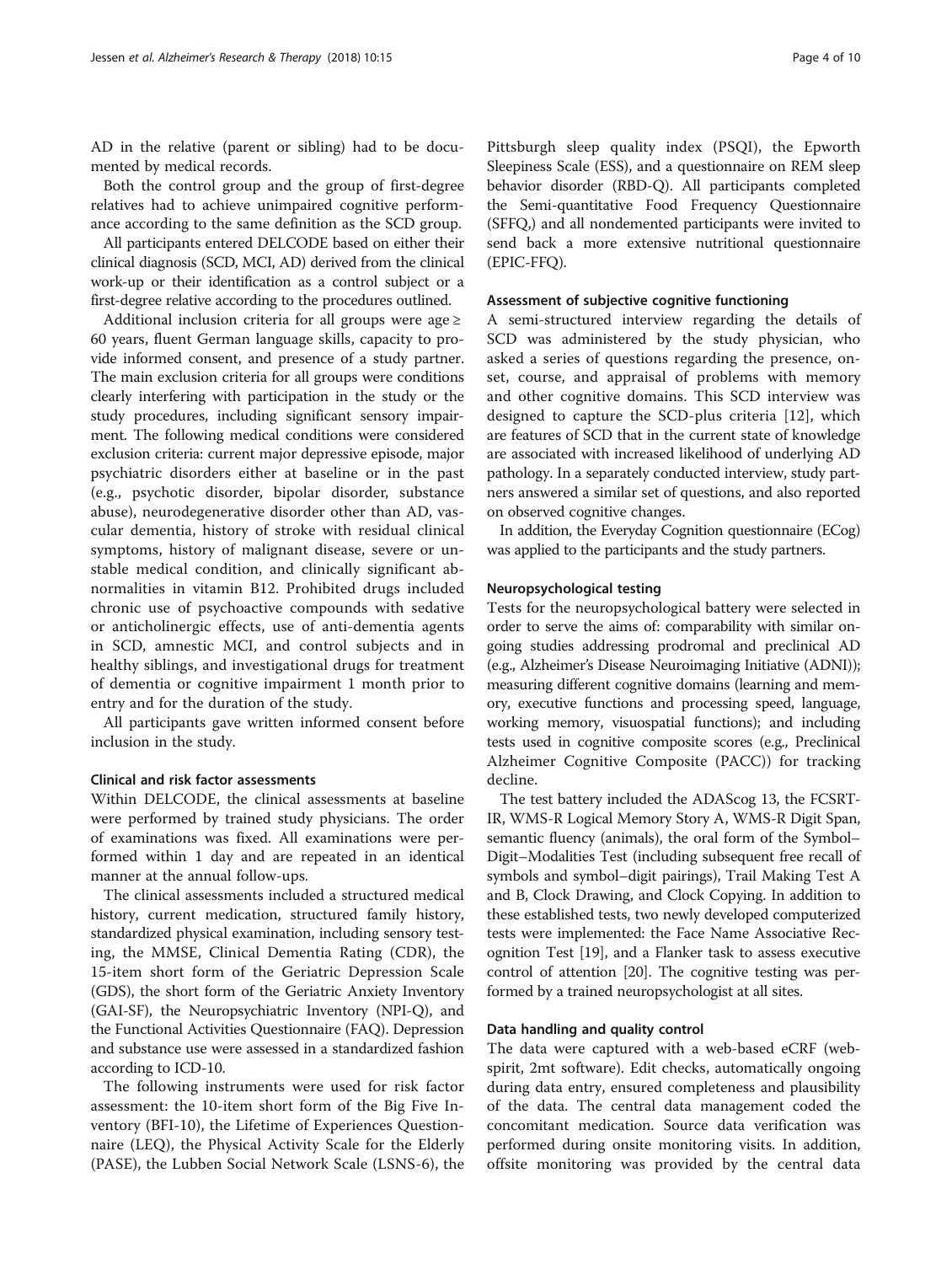management unit. Inconsistencies detected during onsite, offsite, and/or medical review were queried for clarification and correction.

#### Biomaterial sampling

Biomaterial sampling included blood and urine annually, and CSF in those participants who consented. CSF sampling will be offered every second year. Trained study assistants performed the collection, processing, and storage of the samples as well as shipment to the central biorepository of the DZNE according to the SOP.

Blood samples include serum samples with clotting activator (clot) and without clot, EDTA plasma and citrate plasma as well as PAXgene RNA and PAXgene DNA, EDTA whole blood, and leucocytes (during the followup-visits). After processing and aliquoting, all material was stored at –80 °C. Leucocytes are stored at –150 °C. Genomic DNA was isolated from EDTA whole blood samples of each participant according to the chemagic Magnetic Separation® protocol of PerkinElmer. After centrifugation, the CSF was aliquoted and stored at –80 °C.

#### CSF AD biomarker assessment

AD biomarkers were determined using commercially available kits according to vendor specifications: V-PLEX Aβ Peptide Panel 1 (6E10) Kit (K15200E) and V-PLEX Human Total Tau Kit (K151LAE) (Mesoscale Diagnostics LLC, Rockville, USA), and Innotest Phospho-Tau(181P) (81581; Fujirebio Germany GmbH, Hannover, Germany). Cutoff values for normal and abnormal concentrations of Aβ42 (<496 pg/ml) and for the ratio Aβ42/Aβ40 (<0.09) were derived from the literature, which applied the respective assays [[21\]](#page-9-0). We used cutoff values established locally (Bonn) based on clinical nonimpaired control samples for Tau  $(>470 \text{ pg/ml})$  and  $pTau (> 57 \text{ pg/ml})$ .

In addition, we calculated the Hulstaert formula to define an abnormal Aβ42/Tau ratio [[22\]](#page-9-0):

 $\text{A} \beta 42 / [240 + 1.18 \times \text{Tau}] < 1.$ 

This formula has been shown to be a very robust indicator of AD pathology in several independent studies (e.g., [\[23\]](#page-9-0)). The overall CSF sampling rate in DELCODE is around 50%. Here, we report data on 144 participants. The subsample of participants with CSF differed neither in demographic variables (sex, age, years of education) nor the MMSE from the subsample without CSF.

#### APOE genotyping

Genotypes for rs7412 and rs429358, the single nucleotide polymorphisms (SNPs) defining the  $\varepsilon$ -2,  $\varepsilon$ -3, and  $\varepsilon$ -4 alleles of APOE, were genotyped using commercially available TaqMan® SNP Genotyping Assay (ThermoFisher Scientific). Both SNP assays were amplified on genomic DNA using a StepOnePlus Real-Time PCR System (ThermoFisher Scientific). Visual inspection of cluster formation was performed for each SNP before genotype data were further used to define ε-2, ε-3, and ε-4 alleles in each sample.

#### Magnetic resonance imaging

MRI data were acquired at nine scanning sites. All sites operate Siemens scanners, including three TIM Trio systems, four Verio systems, one Skyra system, and one Prisma system.

The standard DELCODE MR protocol included a structural T1-weighted image, a resting state fMRI (including IR-EPI and a field map), a T2-weighted structural scan optimized for volumetric assessment of the medial temporal lobe acquired in oblique coronal orientation perpendicular to the longitudinal axis of the hippocampus, a task fMRI (scene novelty and encoding task), and a quantitative susceptibility weighted image. This protocol was used in eight out of the nine scanning sites. One of the sites did not have the provision to conduct the task fMRI and instead conducted a diffusion tensor imaging (DTI) protocol. At three sites participants also underwent an optional second day of scanning with DTI, a task fMRI to assess object and scene processing and mnemonic discrimination, and a T1-weighted FLASH sequence optimized to image the locus coeruleus.

For task fMRI, all sites were equipped with a highresolution (1280  $Px \times 800$  Px) 30-inch MR-compatible LCD screen ("Medres Optostim"). All monitors were calibrated and configured to maintain the distance, luminance, color, and contrast constant across sites. Responses during task fMRI were recorded at all sites with MR-compatible response buttons (CurrentDesign). All participants underwent vision correction with MRcompatible goggles (Medigoogle; Cambridge Research Systems) according to the same SOP for all MRI sites. Task fMRI scenario files were controlled with Presentation (Neurobehavioral Systems).

For quality assurance (QA) and assessment, the following steps were taken. The DZNE imaging network, headed by the Magdeburg DZNE site (iNET), qualified each MRI site with a traveling head measurement prior to the start of the study. DZNE iNET then provided every site with detailed SOPs for the implementation of each protocol. All radiographers who operate MRIs in the study underwent centralized training to implement the SOPs (i.e., subjects' positioning in the MRI scanner, sequence preparation steps, image angulation, task-fMRI visual acuity checks and correction, participant instruction, and testing).

A small MRI-phantom built and designed by the American College of Radiology (ACR) is used to monitor the performance of the MR systems on a weekly basis.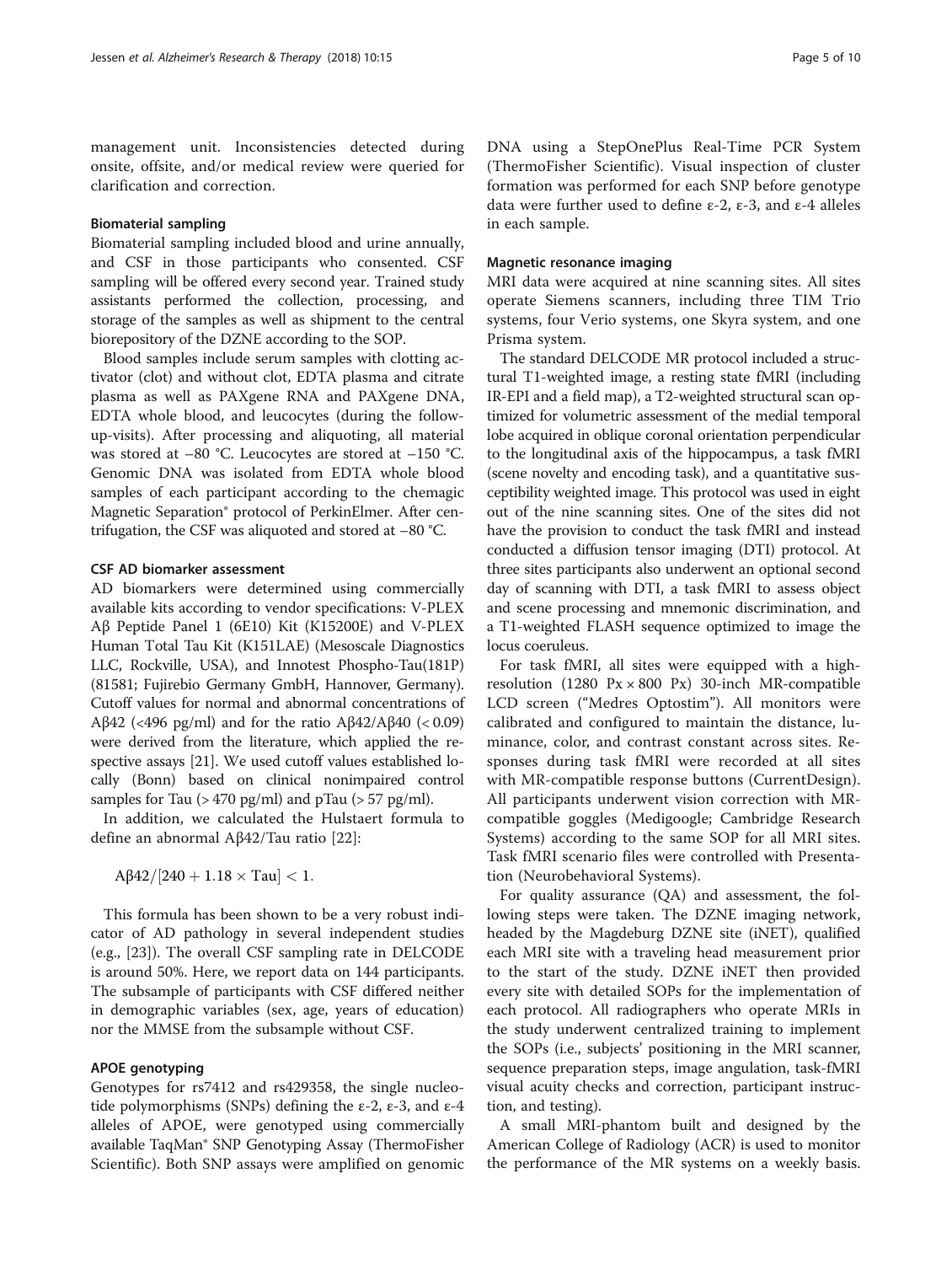The phantom images are analyzed according to a published protocol [\[24\]](#page-9-0). A custom-built holder was designed to maximize reproducibility in phantom positioning across all nine MRI sites.

For QA, every scan underwent a quality check for SOP conformity and scan quality by the DZNE iNET team (Magdeburg). To establish inclusion/exclusion criteria based on data-driven quantitative metrics, a Bayesian-based strategy is being developed which will use the current manual/semi-automatic QA information for training after processing the images using the pcp-qa package ([www.preprocessed-connectomes-project.org/](http://www.preprocessed-connectomes-project.org/quality-assessment-protocol/) [quality-assessment-protocol/\)\)](http://www.preprocessed-connectomes-project.org/quality-assessment-protocol/). Details on individual MR sequences and the fMRI experiments will be reported together with results in subsequent publications.

Baseline MRI scans of 367 individuals were obtained from the initial 400 participants reported here. In addition, 117 datasets of the extended protocol were acquired.

#### Positron emission tomography

The PET protocol is the multicenter substudy of DELCODE that focuses on SCD subjects only. The participants will be scanned twice within 2 years of follow-up with the PET tracers <sup>18</sup>F-florbetaben (FBB; Neuraceq™; Piramal Imaging) and <sup>18</sup>F-fluordesoxyglucose (FDG). Approval for DELCODE PET by the Federal Radiation Protection Authority (Bundesamt für Strahlenschutz (BfS)) and ethical approval at all participating sites were obtained. SOPs were generated to harmonize data acquisition across sites. These include tight time frames between clinical/neuropsychological assessments and FDG-PET, standardized dosing regimens, and scan positioning, among other aspects. PET-CT is currently used in seven cooperating sites; one site currently uses PET-MR. Regular quality assessments were implemented, including yearly Hoffmann 3D brain phantom measurements at all participating sites. Phantom data will also be used to harmonize image resolutions across scanners/sites [\[25\]](#page-9-0). Basic FBB data analysis will include region of interest (ROI)-based analysis using definitions of standard value uptake ratios in PMOD (PMOD TECHNOLOGIES LLC, Zürich, Switzerland), with the cerebellar cortex as the reference region [[26](#page-9-0)]. Assessments of amyloid deposition are computed for regional and composite ROIs. FDG data will be analyzed with both voxel-based and ROI-based methods. PET data will be reported in subsequent publications. Since the protocol has only been started with a substantial delay, 25 amyloid-PET scans and 16 FDG-PET scans were obtained in association with the 400 baseline datasets of this report.

#### Statistical analysis

The main dependent variables of DELCODE are measures of cognition and function. Future analyses will employ several statistical approaches, including but not limited to regression models for the identification of predictors of decline.

All statistical analyses for the present report were performed with SPSS-23 for Windows. Here, we focus on descriptive statistics and differences between the groups on key demographic, clinical, and neuropsychological variables as well as APOE genotype and CSF-biomarker data. Regarding the latter, we report both continuous and dichotomized values (i.e., "biomarker positive vs negative" subjects, classified according to the cutoff values reported earlier). Differences between groups were tested with a series of ANOVAs for continuous variables and chisquare tests for categorical variables, respectively. We report the statistics for the overall group effect (F-statistic/ omnibus chi-square test with  $p$  value) and indicate significant single contrasts of each group compared to the control group, respectively (based on post-hoc t tests or chi-square tests). For those CSF parameters with group differences particularly between SCD patients and controls, we calculated the effect size and also report ageadjusted results based on ANCOVA or logistic regression statistics, respectively. Because this report is descriptive rather than hypothesis driven and is based on only a subsample of the prospected baseline sample of DELCODE, we report all  $p$  values in an exploratory way, unadjusted for multiple testing.

#### Results

For this publication, the data of the first 400 enrolled participants were cleaned and exported from the database. Six datasets were excluded from the analysis due to implausible scores on key variables with regard to the diagnostic group, which could not be resolved by the respective sites. Thus, 394 individuals are included in the present report. Basic demographic and clinical characteristics, cognitive performance in main tests, CSF biomarkers, and APOE genotype are presented in Table [1](#page-6-0).

#### Demographic, cognitive, and clinical data

The control group was slightly younger than the patient group and the group of relatives. The amnestic MCI group included a lower number of female patients. The AD group and the group of first-degree relatives had a slightly lower number of years of education in comparison to the other groups.

The MMSE did not differ between the SCD group and the control group and it did not differ between the first degree-relatives and the control group, while the MCI and AD groups showed lower scores than the controls. Interestingly, ADAScog, CDR total score, CDR sum of boxes (CDR-SOB), and the FAQ score were significantly higher in the SCD group in comparison with the control group, indicating subtle worse performance. The scores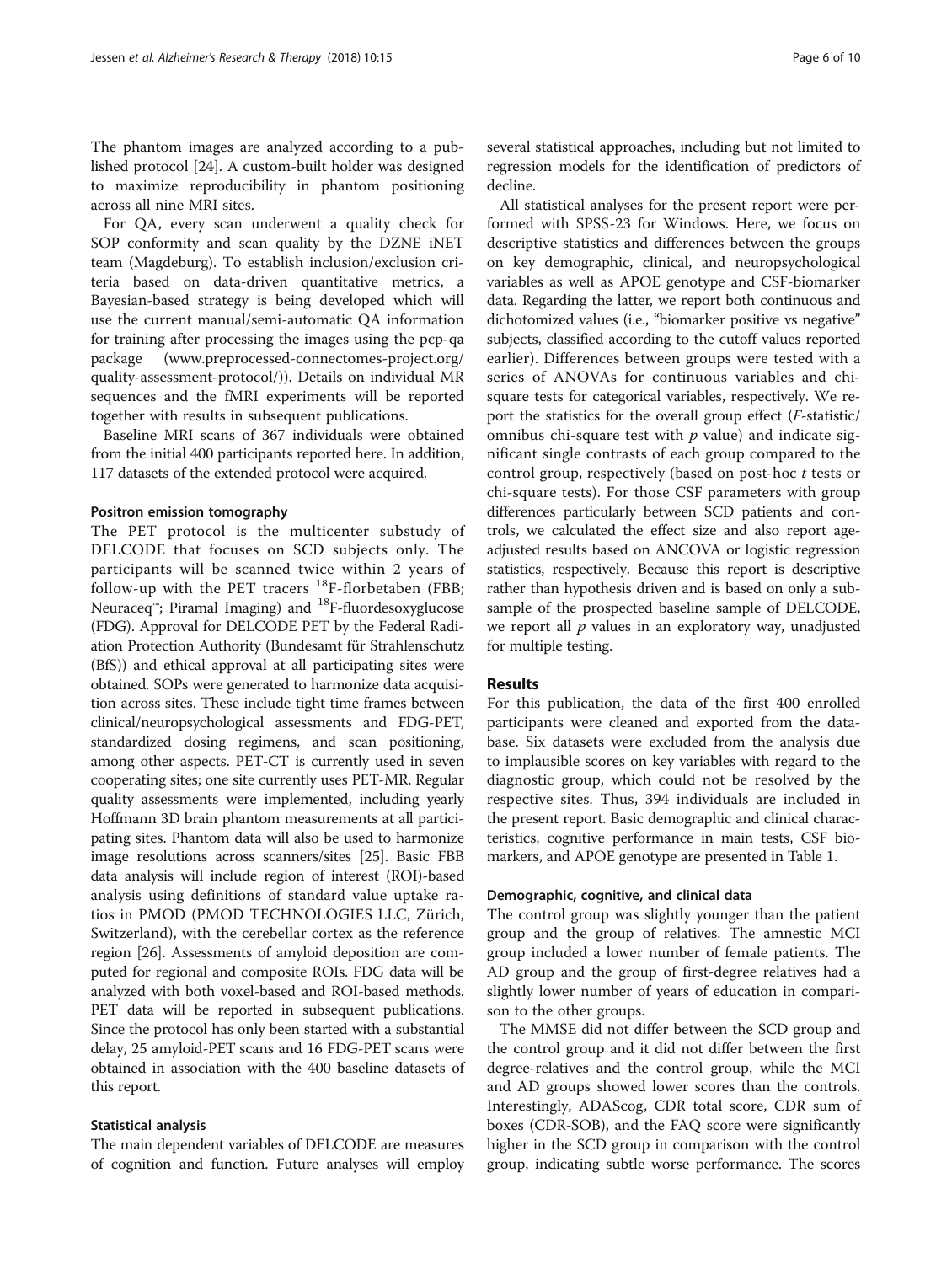#### <span id="page-6-0"></span>Table 1 Description of the sample

|                              | CO<br>$(n = 141)$ | SCD<br>$(n = 126)$ | <b>MCI</b><br>$(n = 65)$ | AD.<br>$(n = 40)$ | Relatives of AD<br>patients $(n = 22)$ | $F$ value/ $x^2$<br>value |  |  |  |  |
|------------------------------|-------------------|--------------------|--------------------------|-------------------|----------------------------------------|---------------------------|--|--|--|--|
| Age (years), mean (SD)       | 68.6(5.1)         | $71.4 (5.7)$ ***   | 72.8 (5.2)***            | $72.8(7.1)$ **    | 64.8 $(4.5)$ <sup>**</sup>             | 15.4, $p > 0.001$         |  |  |  |  |
| Sex (female), n (%)          | 83 (58.9)         | 65 (51.6)          | 25 (38.5)**              | 23(57.5)          | 12(54.5)                               | 7.9, n.s.                 |  |  |  |  |
| Education (years), mean (SD) | 15.0(2,7)         | 14.7(3.1)          | 14.1(3.1)                | $13.2 (3.2)$ **   | $13.7(2.6)$ *                          | 3.78, $p = 0.005$         |  |  |  |  |
| MMSE, mean (SD)              | 29.4(0.9)         | 29.1(1.0)          | $28.0(1.6)$ ***          | $23.6(3.3)***$    | 29.0(1.2)                              | 135, $p < 0.001$          |  |  |  |  |
| CDR, mean (SD)               | 0.0(0.0)          | $0.2$ $(0.2)$ ***  | $0.5(0.1)$ ***           | $0.8(0.2)$ ***    | 0.1(0.2)                               | 216, $p < 0.001$          |  |  |  |  |
| CDR-SOB, mean (SD)           | 0.0(0.1)          | $0.4(0.4)$ ***     | $1.6(1.2)$ ***           | $4.7(1.3)***$     | 0.4(1.0)                               | 343, $p < 0.001$          |  |  |  |  |
| ADAScog 13, mean (SD)        | 5.6(3.3)          | $7.0(3.9)$ **      | $15.3(6.3)$ ***          | $29.1 (8.1)$ ***  | 8.0(5.2)                               | 220, $p < 0.001$          |  |  |  |  |
|                              |                   |                    |                          |                   |                                        |                           |  |  |  |  |

| FAQ, mean (SD)                                      | 0.1(0.4)     | $0.8(1.2)$ ***   | $3.5(4.4)***$        | $11.8(6.2)$ ***       | 0.4(1.0)      | 154, $p < 0.001$  |
|-----------------------------------------------------|--------------|------------------|----------------------|-----------------------|---------------|-------------------|
| GDS, mean (SD)                                      | 0.7(1.4)     | $1.9(1.7)$ ***   | $1.8(1.6)$ ***       | $2.1(1.5)***$         | 1.1(1.3)      | 12.5, $p < 0.001$ |
| APOE genotype                                       | $(n = 131)$  | $(n = 114)$      | $(n = 60)$           | $(n = 36)$            | $(n = 19)$    |                   |
| APOE4 genotype of all APOE, n (%)                   | 23 (17.6)    | $37(32.5)$ **    | $22(36.7)$ **        | $25(69.4)***$         | $8(42.1)^{*}$ | 37.3, $p < 0.001$ |
| CSF biomarkers                                      | $(n = 50)$   | $(n = 45)$       | $(n = 35)$           | $(n = 18)$            | $(n=6)$       |                   |
| $A\beta$ 42 (pg/ml), mean (SD)                      | 890 (323)    | 748 (329)*       | $630***$ (303)       | 353 (100)***          | 684 (415)     | 11.1, $p < 0.001$ |
| $A\beta42 < 496$ pg/ml, n (%)                       | 5(10.0)      | 9(20.0)          | $16(45.7)$ ***       | $18(100)$ ***         | 2(33.3)       | 54.9, $p < 0.001$ |
| $A\beta42/A\beta40$ , mean (SD)                     | 0.099(0.022) | 0.093(0.026)     | $0.077$ $(0.031)$ ** | $0.046$ $(0.015)$ *** | 0.077(0.036)  | 16.0, $p < 0.001$ |
| $A\beta$ 42/A $\beta$ 40 < 0.09, n (%)              | 14(28.0)     | 17(37.8)         | $21 (60.0)$ **       | $17(94.4)***$         | 4(66.7)       | 28.3, $p < 0.001$ |
| tTau (pg/ml), mean (SD)                             | 359 (159)    | 366 (157)        | $502***$ (224)       | 742 (309)***          | 370 (108)     | 15.6, $p < 0.001$ |
| tTau > 470 pg/ml, $n$ (%)                           | 8(16.0)      | 11(24.4)         | $16(45.7)$ **        | $15(83.3)***$         | 1(16.7)       | 31.9, $p < 0.001$ |
| pTau 181 (pg/ml), mean (SD)                         | 51 (20)      | 51(24)           | $67(33)*$            | $91 (43)$ ***         | 53 (16)       | 9.3, $p < 0.001$  |
| pTau $181 > 57$ pg/ml, n (%)                        | 15(30.0)     | 14(31.1)         | $20(57.1)$ *         | $15(83.3)***$         | 3(50.0)       | 20.9, $p < 0.001$ |
| Aβ42/Tau ratio, Hulstaert formula, mean (SD)        | 1.36(0.38)   | $1.15(0.47)^{*}$ | $0.84(0.49)$ ***     | $0.34(0.14)$ ***      | 1.03(0.63)    | 22.0, $p < 0.001$ |
| Abnormal Aβ42/Tau ratio, Hulstaert formula, $n$ (%) | 7(14.0)      | $16(35.6)$ **    | 23 (65.7)***         | 18 (100)***           | 2(33.3)       | 46.7, $p < 0.001$ |

Post-hoc unadjusted p value in comparison to the control group:  $p < 0.05$ ,  $p < 0.01$ ,  $p > 0.001$ 

Aß42 beta-amyloid 42, AD Alzheimer's disease, ADAScog 13 Alzheimer's Disease Assessment Scale—cognitive part, APOE apolipoprotein E, CDR Clinical Dementia Rating, CDR-SOB Clinical Dementia Rating-sum of boxes, CO control group, CSF cerebrospinal fluid, FAQ Functional Activities Questionnaire, GDS Geriatric Depression Scale, MCI mild cognitive impairment, MMSE Mini-Mental -State Examination, n.s. not significant, SCD subjective cognitive decline, SD standard deviation

in the SCD group were similar to those of the first-degree relative group, which were, however, not significantly different from control group due to the limited sample size. The GDS scores were also higher in all patient groups in comparison with the control group.

#### Biological markers

The frequency of the APOE4 genotype was significantly higher in the amnestic MCI, AD, and first-degree relative groups in comparison to the control group. It was also significantly higher in the SCD group in comparison with the control group (32.5% vs 17.6%). The amnestic MCI and AD groups showed the typical AD pathologytype CSF profile with reduced Aβ42 and increased Tau and pTau concentrations as well as lower Aβ42/Tau ratio scores (Hulstaert formula). The SCD group showed lower Aβ42 concentration than the control group with an effect size of Cohen's  $d = 0.44$ . Including age as a covariate revealed a difference at a statistical trend level of  $p = 0.084$ , while age did not have a significant effect ( $p =$ 0.51). The number of SCD patients with an Aβ42 level

below the predefined cutoff value was numerically higher than in the control group (20% vs 10%). Similarly, the number of SCD patients with an Aβ42/ Aβ40 ratio below the prespecified cutoff value was numerically higher in the SCD group than in the control group (37.8% vs 28%). There were no meaningful differences in Tau and pTau concentration between the SCD and the control groups. Analysis of the Aβ42/ Tau ratio (Hulstaert formula) revealed a significant difference between the SCD and the control groups with lower scores in the SCD group, indicative of AD pathology (Cohen's  $d = 0.5$ ). This effect was not significant after controlling for age  $(p = 0.11)$ , while age had a significant effect  $(p = 0.037)$ . The number of subjects in the SCD group who had a Hulstaert score below the AD-type cutoff value was significantly higher than in the control group (35.6% vs 14%). A logistic regression analysis with age as an additional predictor revealed an odds ratio (OR) of 2.62 (CI 0.917–7.487,  $p = 0.072$ ) for the diagnostic group (SCD vs CO) and of 1.103 (CI 0.995–1.223,  $p = 0.061$ ) for age per year.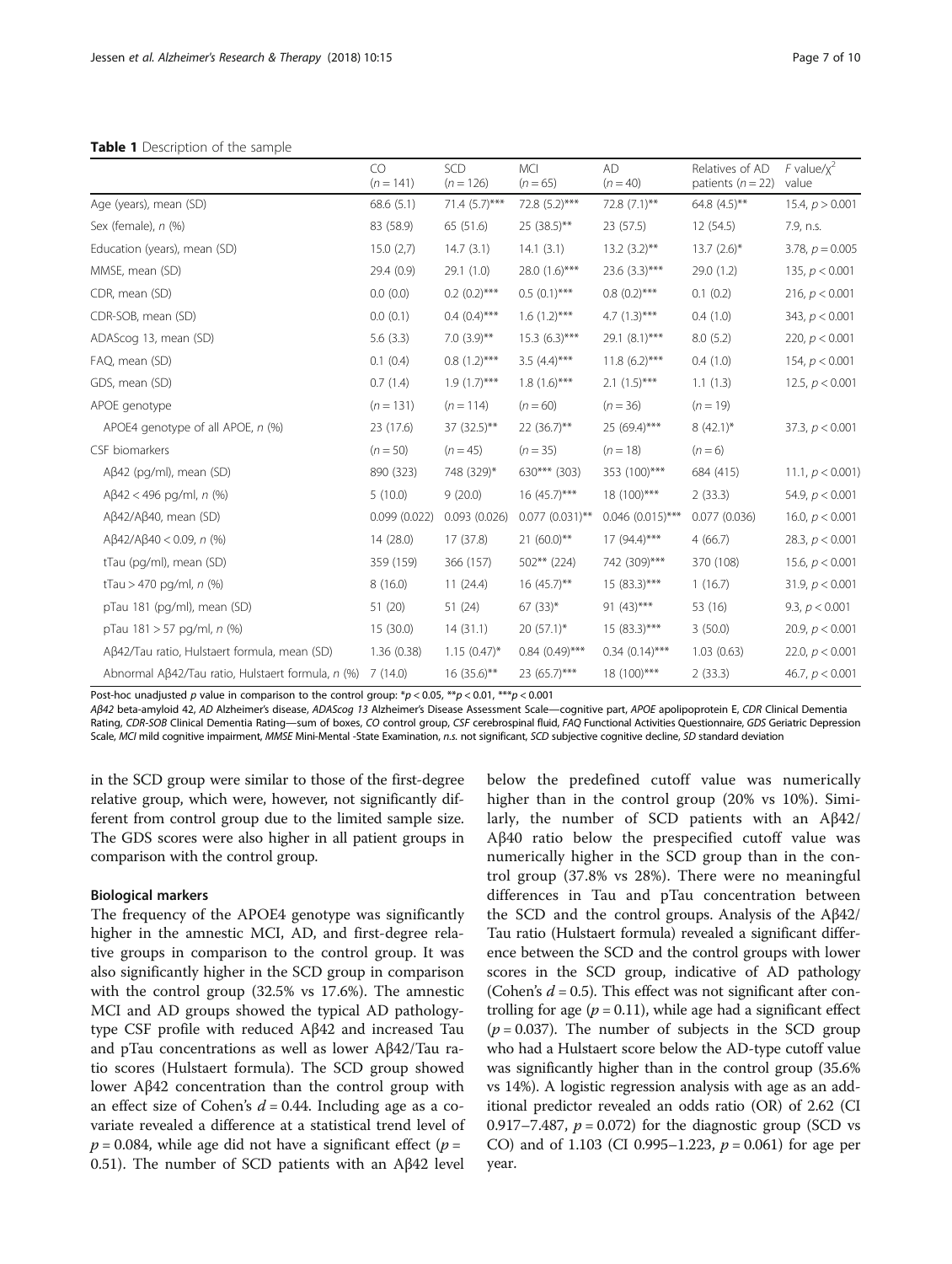#### **Discussion**

In this report, we describe the DELCODE protocol and basic results of the first 394 baseline datasets. The main focus of the study is on SCD as a pre-MCI at-risk state of AD dementia.

In comparison to the control group, the SCD group showed slightly worse performance on the ADAScog. However, the mean score of 7.0 points on the ADAScog in the SCD group still reflects performance in the unimpaired range. The mean ADAScog score of the MCI group was 15.3. The global CDR score and the CDR-SOB were also slightly higher in the SCD group (mean 0.2 and 0.4, respectively). Finally, the FAQ, which indicates the performance on activities of daily living, was slightly higher in the SCD group in comparison to the controls. The mean score of 0.8 in the SCD group, however, is clearly below a score of 6 points indicating IADL impairment at the level of dementia [\[27\]](#page-9-0). Overall these data indicate subtle lower cognitive and functional performance in the SCD group in comparison to the control group. Importantly, neither the cognitive nor the functional scores would be considered outside the normal range in the SCD group and are clearly distinct from the performance of the amnestic MCI group. These findings support the concept of SCD (at least in memory clinics) corresponding to the subtle decline in performance, which may correspond to the late stage of preclinical AD [[12, 14](#page-8-0)].

We observed a frequency of APOE4 allele carriers of 32.5% in the SCD group in comparison to a significantly lower proportion of E4 carriers in the control group (17.6%), indicating APOE4 enrichment. The frequency of the APOE4 allele in the general population in Germany has been reported to be 14.5% [[28](#page-9-0)].

The CSF biomarkers indicated a lower Aβ42 concentration in the SCD group in comparison with the control group. The effect was of medium magnitude  $(d = 0.44)$ and reached a statistical trend level toward significance after controlling for age. We did not observe increased Tau or pTau in the SCD group in comparison to the control group. This is an intriguing finding, suggesting that first subtle symptoms may already occur at the stage of Aβ42 deposition only, without significant neurodegeneration. This sequence has recently been proposed in a conceptual model of SCD in the context of AD [[16\]](#page-8-0).

However, there was also a higher rate of SCD individuals with suggestive AD pathology according to the Hulstaert score, which integrates Aβ42 and Tau into a ratio and has been reported as a powerful predictor for conversion from MCI [e.g., 23] and also SCD [\[11\]](#page-8-0) to AD dementia. The OR of SCD with regard to evidence of AD pathology according to this score was 2.62 with adjustment for age, which also showed a trend toward significance. In addition, the number of SCD patients with abnormal Hulstaert scores in the present sample (35.6%) is remarkably similar to the rate of 34.1% observed in a fully independent sample of memory clinic patients with SCD from the German Dementia Competence Network [[11\]](#page-8-0).

The present report has limitations. It comprises only the first 394 baseline datasets of DELCODE, while the project aims at including 1000 individuals. This limits statistical power, particularly in the biomarker subgroups. At the present state, data are only exploratory and not generalizable. PET data are not yet available at a sufficient number for statistical analyses. Longitudinal data are also not available for the present analysis. Analyses of all assessments, brain imaging, and further biomaterial studies will be reported in further publications.

#### Conclusions

We found support for the model that SCD is associated with very mildly reduced cognitive and functional performance in comparison with individuals without SCD in our multicenter memory clinic study. There was also evidence for an enrichment of APOE4 genotype and for Aβ-positive individuals in the SCD group, while there was no evidence for increased Tau pathology. These preliminary results support the concept that SCD may serve as an enrichment strategy for AD and may correspond to late-stage preclinical AD, indicating its first symptomatic manifestation.

#### Abbreviations

3D: Three dimensional; ACR: American College of Radiology; AD: Alzheimer's disease; ADAScog 13: Alzheimer's Disease Assessment Scale—cognitive part; ADNI: Alzheimer's Disease Neuroimaging Initiative; ANOVA: Analysis of variance; APOE: Apolipoprotein E; BFI-10: Big Five Inventory; BfS: Bundesamt für Strahlenschutz; CDR: Clinical Dementia Rating; CDR-SOB: Clinical Dementia Rating—sum of boxes; CERAD: Consortium to Establish a Registry for Alzheimer's Disease; CSF: Cerebrospinal fluid; DELCODE: DZNE-Longitudinal Cognitive Impairment and Dementia Study; DNA: Deoxyribonucleic acid; DTI: Diffusion tensor imaging; DZNE: German Centre for Neurodegenerative Diseases (Deutsches Zentrum für Neurodegenerative Erkrankungen); ECog: Everyday Cognition questionnaire; eCRF: Electronic case report form; EDTA: Ethylenediaminetetraacetic acid; EPIC-FFQ: EPIC-Food Frequency Questionnaire; ESS: Epworth Sleepiness Scale; FAQ: Functional Activities Questionnaire; FBB: <sup>18</sup>F-Florbetaben; FCSRT-IR: Free and cued selective reminding test—immediate recall; FDG: <sup>18</sup>F-Fluordesoxyglucose; FLASH: Fast low-angle shot; fMRI: Functional magnetic resonance imaging; GAI-SF: Geriatric Anxiety Inventory—short form; GDS: Geriatric Depression Scale; ICD-10: International Classification of Diseases; iNET: Imaging network; IRB: Institutional review board; LCD: Liquid crystal display; LEQ: Lifetime of Experiences Questionnaire; LSNS-6: Lubben Social Network Scale; MCI: Mild cognitive impairment; MMSE: Mini-Mental -State Examination; MRI: Magnetic resonance imaging; NPI-Q: Neuropsychiatric Inventory; PACC: Preclinical Alzheimer Cognitive Composite; PASE: Physical Activity Scale for the Elderly; PAXgene: PreAnalyticX™; PCR: Polymerase chain reaction; PET: Positron emission tomography; PET-CT: Positron emission tomography–computer tomography; PET-MR: positron emission tomography–magnetic resonance; PMOD: Peripheral Module; PSQI: Pittsburgh sleep quality index; QA: Quality assurance; RBD-Q: Questionnaire on REM sleep behavior disorder; RNA: Ribonucleic acid; ROI: Region of interest; SCD: Subjective cognitive decline; SD: Standard deviation; SFFQ: Semi-quantitative Food Frequency Questionnaire; SNP: Single nucleotide polymorphism; SOP: Standard operation procedure; SPSS-23: Statistical Package for the Social Sciences—23rd edition; WMS-R: Wechsler Memory scale—revised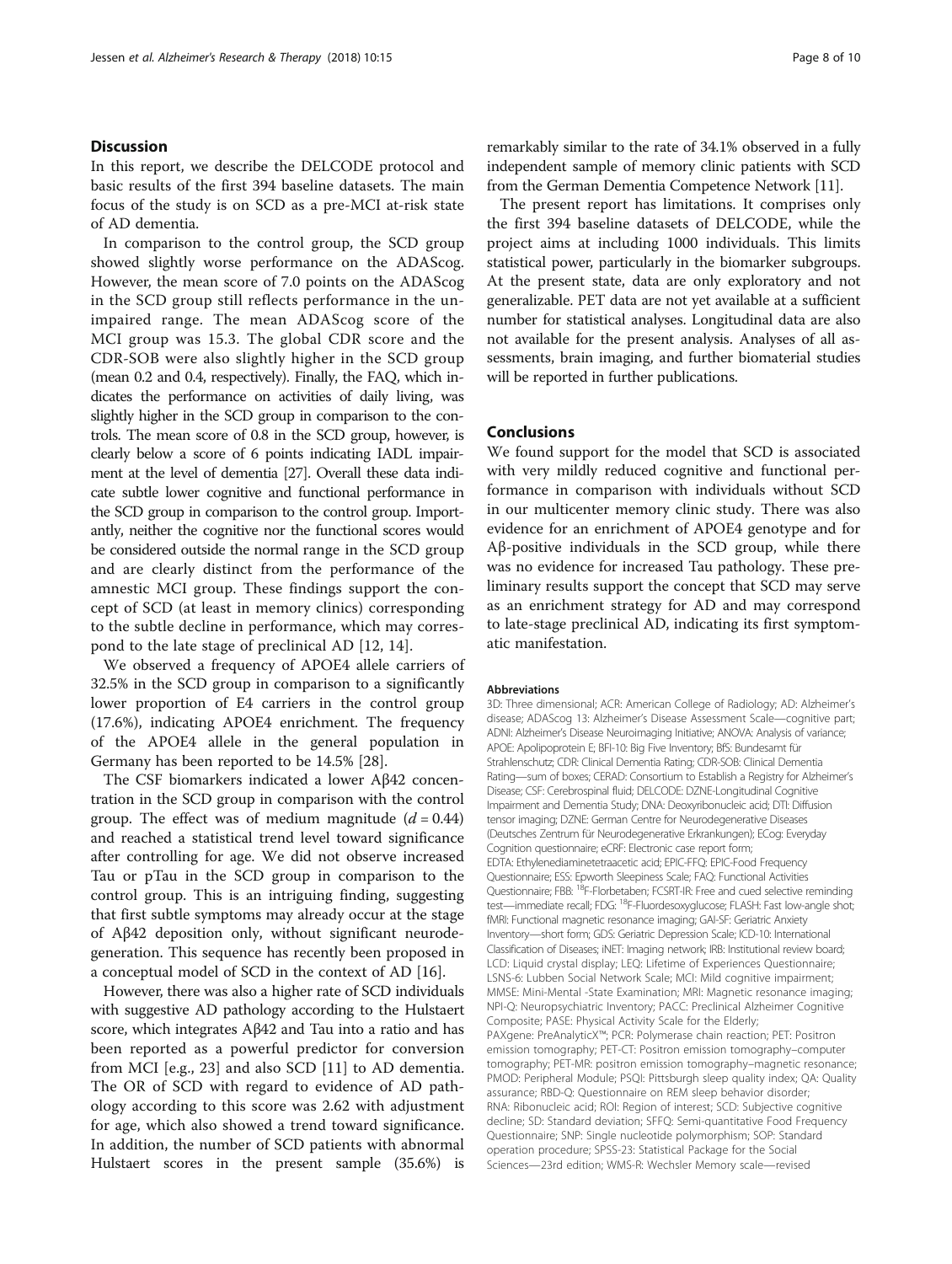#### <span id="page-8-0"></span>Acknowledgements

Not applicable.

#### Funding

The study was funded by the German Center for Neurodegenerative Diseases (Deutsches Zentrum für Neurodegenerative Erkrankungen (DZNE)), reference number BN012.

#### Availability of data and materials

The data, which support this study, are not publically available, but may be provided upon reasonable request.

#### Authors' contributions

FJ, AS, HB, KB, MTH, CL, PN, OP, JP, AS, OS, ST, JW, MW, and ED contributed to the overall design and implementation of the study. FJ, KB, CC, KF, CF, MFC, DJ, IK, CL, FM, PN, OP, JS, JP, AS, ST, RV, CW, JW, and ED were responsible for the conduction of the study at the respective sites. FJ, AS, HB, FB, MTH, OP, VP, AR, OS, SW, MW, and ED were responsible for methodological core central data management and data analyses. All authors contributed to the drafting of the manuscript and approved the final version.

#### Ethics approval and consent to participate

The study protocol was approved by the ethical committees of the medical faculties of all participating sites: the ethical committees of Berlin (Charité, University Medicine), Bonn, Cologne, Göttingen, Magdeburg, Munich (Ludwig-Maximilians-University), Rostock, and Tübingen. The process was led and coordinated by the ethical committee of the medical faculty of the University of Bonn. The registration number of the trial at the ethical committee in Bonn is 117/13.

#### Consent for publication

Not applicable.

#### Competing interests

The authors declare that they have no competing interests with regard to the content of the manuscript.

#### Publisher's Note

Springer Nature remains neutral with regard to jurisdictional claims in published maps and institutional affiliations.

#### Author details

<sup>1</sup>German Center for Neurodegenerative Diseases (DZNE), Sigmund-Freud-Straße 27, 53127 Bonn, Germany. <sup>2</sup>Department of Psychiatry, Medical Faculty, University of Cologne, Kerpener Straße 62, 50924 Cologne, Germany. <sup>3</sup>Department of Neurology, University of Bonn, Sigmund-Freud-Straße 25, 53127 Bonn, Germany. <sup>4</sup> Department of Radiology, University of Bonn, Sigmund-Freud-Straße 25, 53127 Bonn, Germany. 5 German Center for Neurodegenerative Diseases (DZNE), Feodor-Lynen-Straße 17, 81377 Munich, Germany. <sup>6</sup>Institute for Stroke and Dementia Research, Klinikum der Universität München, Feodor-Lynen-Straße 17, 81377 Munich, Germany. <sup>7</sup> Department of Neurodegenerative Diseases and Gerontopsychiatry, University of Bonn, Sigmund-Freud-Straße 25, 53127 Bonn, Germany. <sup>8</sup>Department of Psychiatry and Psychotherapy, University of Bonn, Sigmund-Freud-Straße 25, 53127 Bonn, Germany. <sup>9</sup>Department of Psychiatry and Psychotherapy, Charité, Charitéplatz 1, 10117 Berlin, Germany. <sup>10</sup>Department of Psychiatry and Psychotherapy, Charité, Hindenburgdamm 30, 12203 Berlin, Germany. <sup>11</sup>German Center for Neurodegenerative Diseases (DZNE), Gehlsheimer Straße 20, 18147 Rostock, Germany. <sup>12</sup>Department of Psychosomatic Medicine, University of Rostock, Gehlsheimer Straße 20, 18147

Rostock, Germany. 13German Center for Neurodegenerative Diseases (DZNE), Otfried-Müller-Straße 23, 72076 Tübingen, Germany. <sup>14</sup>Section for Dementia Research, Hertie Institute for Clinical Brain Research and Department of Psychiatry and Psychotherapy, University of Tübingen, Calwerstraße 14,<br>72076 Tübingen, Germany. <sup>15</sup>German Center for Neurodegenerative Diseases (DZNE), Leipziger Straße 44, 39120 Magdeburg, Germany. 16German Center for Neurodegenerative Diseases (DZNE), Charitéplatz 1, 10117 Berlin, Germany. <sup>17</sup>Institute of Human Genetics, University of Bonn, Sigmund-Freud-Straße 25, 53127 Bonn, Germany. <sup>18</sup>Department of Biomedical Magnetic Resonance, Otto-von-Guericke University Magdeburg, Leipziger Straße 44, 39120 Magdeburg, Germany. <sup>19</sup>Department of Psychiatry and Psychotherapy, University Medical Center Goettingen, University of Goettingen, Von-Siebold-Straße 5, 37075 Goettingen, Germany. 20German Center for Neurodegenerative Diseases (DZNE), 37075 Goettingen, Von-Siebold-Str. 3a, Germany. 21iBiMED, Medical Sciences Department, University of Aveiro, Aveiro, Portugal.

# Received: 28 May 2017 Accepted: 4 October 2017<br>Published online: 07 February 2018

#### References

- Winblad B, Amouyel P, Andrieu S, Ballard C, Brayne C, Brodaty H, et al. Defeating Alzheimer's disease and other dementias: a priority for European science and society. Lancet Neurol. 2016;15:455–532.
- Vellas B, Carrillo MC, Sampaio C, Brashear HR, Siemers E, Hampel H, et al. Designing drug trials for Alzheimer's disease: what we have learned from the release of the phase III antibody trials: a report from the EU/US/CTAD Task Force. Alzheimers Dement. 2013;9:438–44.
- 3. Reiman EM, Langbaum JB, Tariot PN, Lopera F, Bateman RJ, Morris JC, et al. CAP—advancing the evaluation of preclinical Alzheimer disease treatments. Nat Rev Neurol. 2016;12:56–61.
- Koppara A, Frommann I, Polcher A, Parra MA, Maier W, Jessen F, et al. Feature binding deficits in subjective cognitive decline and in mild cognitive impairment. J Alzheimers Dis. 2015;48 Suppl 1:161–70.
- 5. Smart CM, Krawitz A. The impact of subjective cognitive decline on Iowa Gambling Task performance. Neuropsychology. 2015;29:971–87.
- 6. Mitchell AJ, Beaumont H, Ferguson D, Yadegarfar M, Stubbs B. Risk of dementia and mild cognitive impairment in older people with subjective memory complaints: meta-analysis. Acta Psychiatr Scand. 2014;130:439–51.
- 7. Scheef L, Spottke A, Daerr M, Joe A, Striepens N, Kölsch H, Popp J, Daamen M, Gorris D, Heneka MT, Boecker H, Biersack HJ, Maier W, Schild HH, Wagner M, Jessen F. Glucose metabolism, gray matter structure, and memory decline in subjective memory impairment. Neurology. 2012;79:1332–9.
- 8. Peter J, Scheef L, Abdulkadir A, Boecker H, Heneka M, Wagner M, et al. Gray matter atrophy pattern in elderly with subjective memory impairment. Alzheimers Dement. 2014;10:99–108.
- 9. van Harten AC, Visser PJ, Pijnenburg YA, Teunissen CE, Blankenstein MA, Scheltens P, et al. Cerebrospinal fluid Aβ42 is the best predictor of clinical progression in patients with subjective complaints. Alzheimers Dement. 2013;9:481–7.
- 10. Sierra-Rio A, Balasa M, Olives J, Antonell A, Iranzo A, Castellví M, et al. Cerebrospinal fluid biomarkers predict clinical evolution in patients with subjective cognitive decline and mild cognitive impairment. Neurodegener Dis. 2016;16:69–76.
- 11. Wolfsgruber S, Polcher A, Koppara A, Kleineidam L, Frölich L, Peters O, et al. Cerebrospinal fluid biomarkers and clinical progression in patients with subjective cognitive decline and mild cognitive impairment. J Alzheimers Dis.2017;58:939-50.
- 12. Jessen F, Amariglio RE, van Boxtel M, Breteler M, Ceccaldi M, Chételat G, et al. A conceptual framework for research on subjective cognitive decline in preclinical Alzheimer's disease. Alzheimers Dement. 2014;10:844–52.
- 13. Molinuevo JL, Rabin LA, Amariglio R, Buckley R, Dubois B, Ellis KA, et al. Implementation of subjective cognitive decline criteria in research studies. Alzheimers Dement. 2017;13:296–311.
- 14. Sperling RA, Aisen PS, Beckett LA, Bennett DA, Craft S, Fagan AM, et al. Toward defining the preclinical stages of Alzheimer's disease: recommendations from the National Institute on Aging–Alzheimer's Association workgroups on diagnostic guidelines for Alzheimer's disease. Alzheimers Dement. 2011;7:280–92.
- 15. Erk S, Spottke A, Meisen A, Wagner M, Walter H, Jessen F. Evidence of neuronal compensation during episodic memory in subjective memory impairment. Arch Gen Psychiatry. 2011;68:845–52.
- 16. Buckley RF, Villemagne VL, Masters CL, Ellis KA, Rowe CC, Johnson K, et al. A conceptualization of the utility of subjective cognitive decline in clinical trials of preclinical Alzheimer's disease. J Mol Neurosci. 2016;60:354–61.
- 17. Albert MS, DeKosky ST, Dickson D, Dubois B, Feldman HH, Fox NC, et al. The diagnosis of mild cognitive impairment due to Alzheimer's disease: recommendations from the National Institute on Aging–Alzheimer's Association workgroups on diagnostic guidelines for Alzheimer's disease. Alzheimers Dement. 2011;7:270–9.
- 18. McKhann GM, Knopman DS, Chertkow H, Hyman BT, Jack Jr CR, Kawas CH, et al. The diagnosis of dementia due to Alzheimer's disease: recommendations from the National Institute on Aging–Alzheimer's